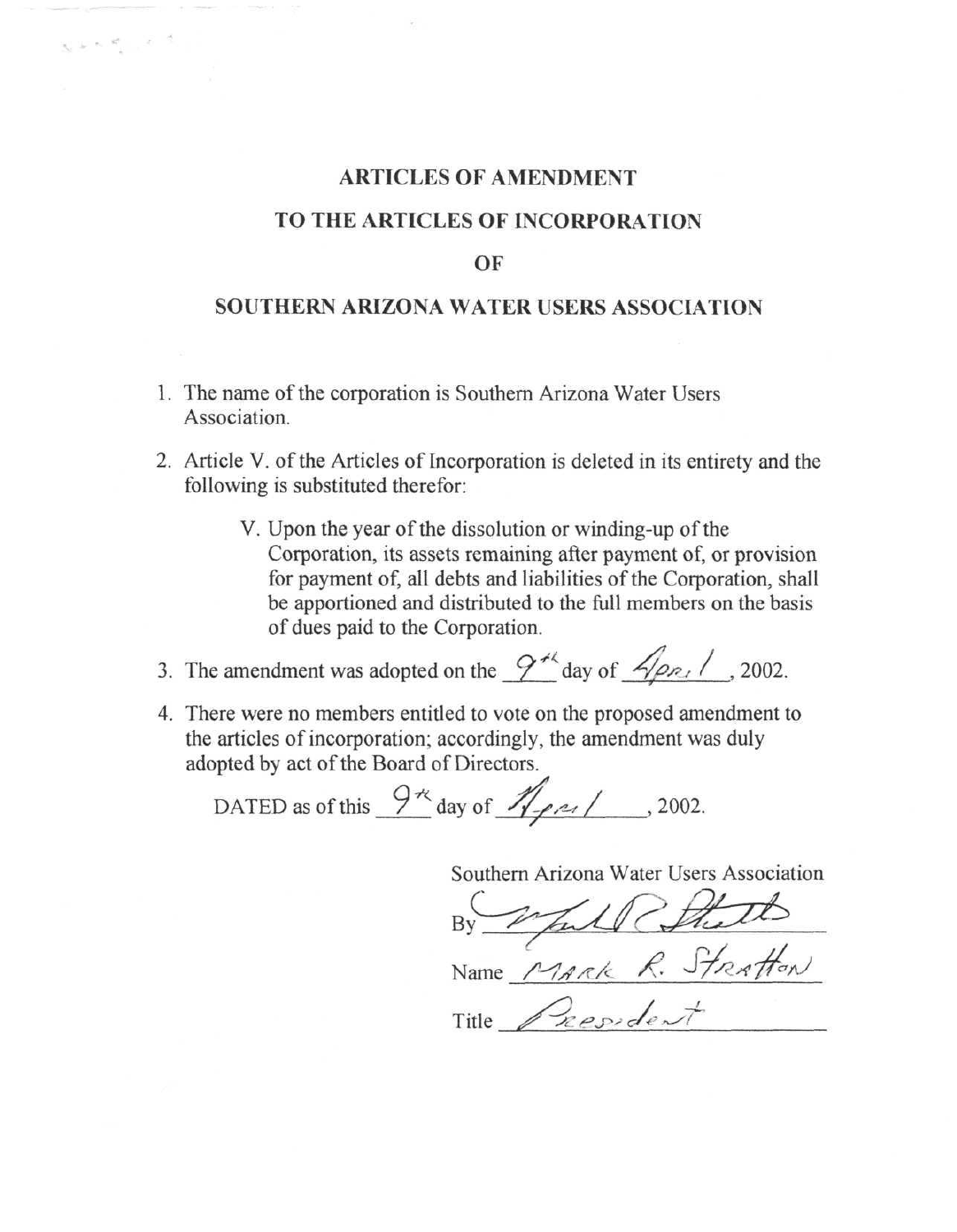## ARTICLES OF INCORPORATION OF SOUTHERN ARIZONA WATER USERS ASSOCIATION

I.

The name of the Corporation is Southern Arizona Water Users Association.

Π.

The Corporation is organized and shall be operated as a nonprofit corporation under the laws of the State of Arizona exclusively for the promotion of a common business interest, as provided by section 501(c)(6) of the Internal Revenue Code of 1986, or the corresponding provision of any future United States Internal Revenue law (the "Code"). The Corporation may conduct any or all lawful affairs for which an Arizona nonprofit corporation may be incorporated except for activities not permitted to be carried on by a corporation described in section 501(c)(6) of the Code.

### m.

The Corporation initially intends the following:

 $\label{eq:12} \frac{\hbar}{\omega_{\rm m}}\left[\frac{\hbar}{2}\frac{\omega_{\rm m}}{\omega_{\rm m}}\right] \frac{\hbar}{\omega_{\rm m}} = \frac{1}{2}\left[\frac{\hbar}{\omega_{\rm m}}\right]$ 

(1) To discuss, analyze and recommend ways to preserve and enhance the quality and quantity of Southern Arizona's water resources;

(2) To exercise leadership and initiative to determine and encourage the most effective management of the region's sustainable supplies of quality water;

(3) To discuss and analyze federal, state, regional and local water resource management, policy and planning;

(4) To consult, coordinate and cooperate in the development of effective water resource policy and planning; and

(5) To ensure appropriate policies and programs are in place to protect the quantity and quality of water resources within and available to Southern Arizona

rv.

No part of the net earnings of the Corporation shall inure to the benefit of any private shareholder or individual.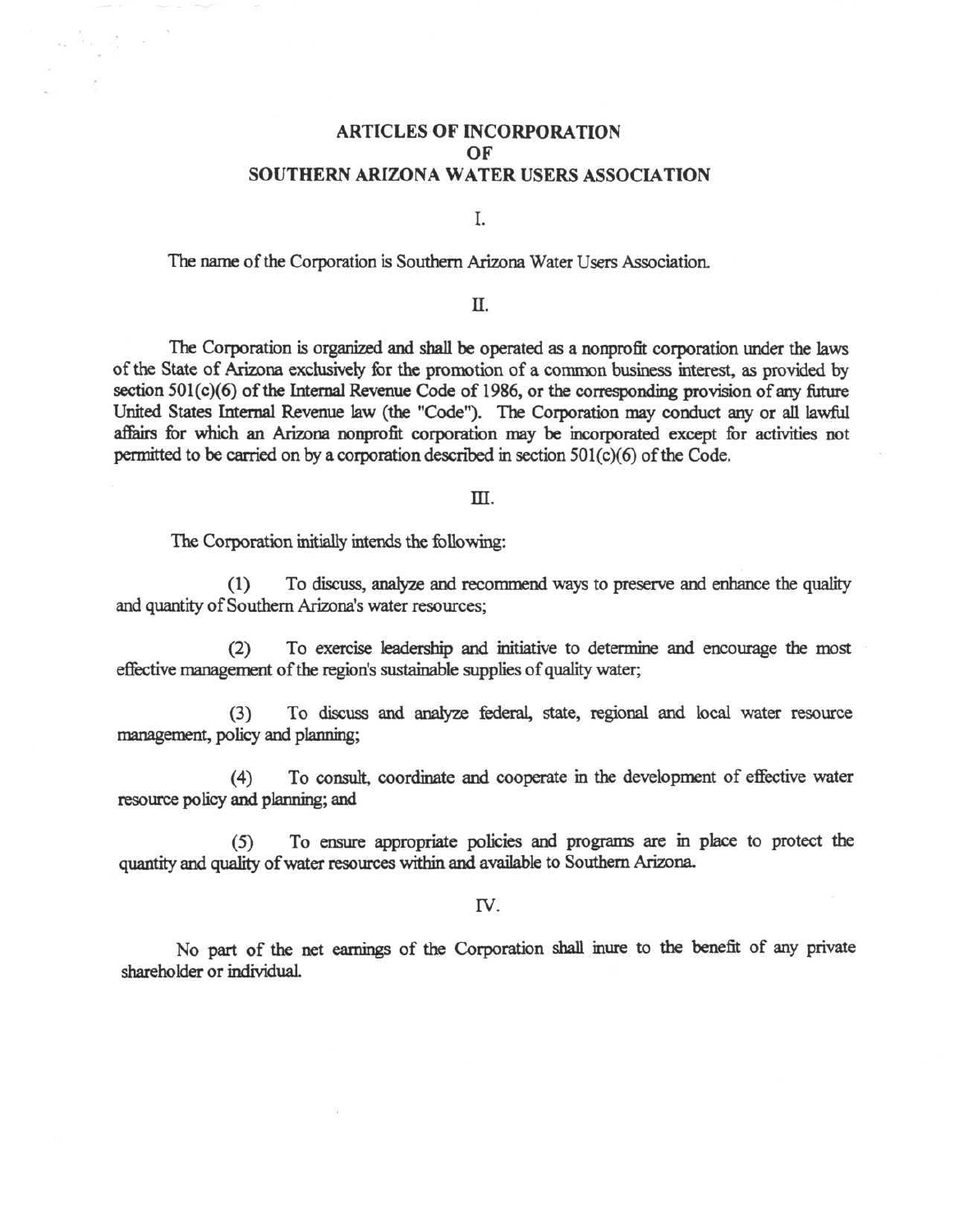Upon the year of the dissolution or winding-up of the Association, its assets remaining after payment of, or provision for payment of, all debts and liabilities of the Association, shall be apportioned and distributed to the full members on the basis of dues paid to the Association.

YL

The name and address of the Corporation's initial statutory agent is Brown & Bain, P.A., One South Church Avenue, Suite 1900, Tucson, Arizona 85701.

VII.

The Corporation shall have no authority to issue capital stock. The conditions of membership of the Corporation shafl be stated in the Corporation's by-laws.

## VIIL

The name and address of the incorp orator is as follows:

Mark R. Stratton Brad DeSpain Metro Water District Town of Marana Tucson, Arizona 85740 Marana, Arizona 85653

 $\label{eq:2.1} \frac{1}{\sqrt{2}}\sum_{\alpha\in\mathbb{Z}}\frac{1}{\sqrt{2}}\sum_{\alpha\in\mathbb{Z}}\frac{1}{\sqrt{2}}\sum_{\alpha\in\mathbb{Z}}\frac{1}{\sqrt{2}}\sum_{\alpha\in\mathbb{Z}}\frac{1}{\sqrt{2}}\sum_{\alpha\in\mathbb{Z}}\frac{1}{\sqrt{2}}\sum_{\alpha\in\mathbb{Z}}\frac{1}{\sqrt{2}}\sum_{\alpha\in\mathbb{Z}}\frac{1}{\sqrt{2}}\sum_{\alpha\in\mathbb{Z}}\frac{1}{\sqrt{2}}\sum_{\alpha\in\mathbb{Z}}\frac{1$ 

P.O. Box36870 12775 N. Sanders Road

IX.

The Corporation will have members.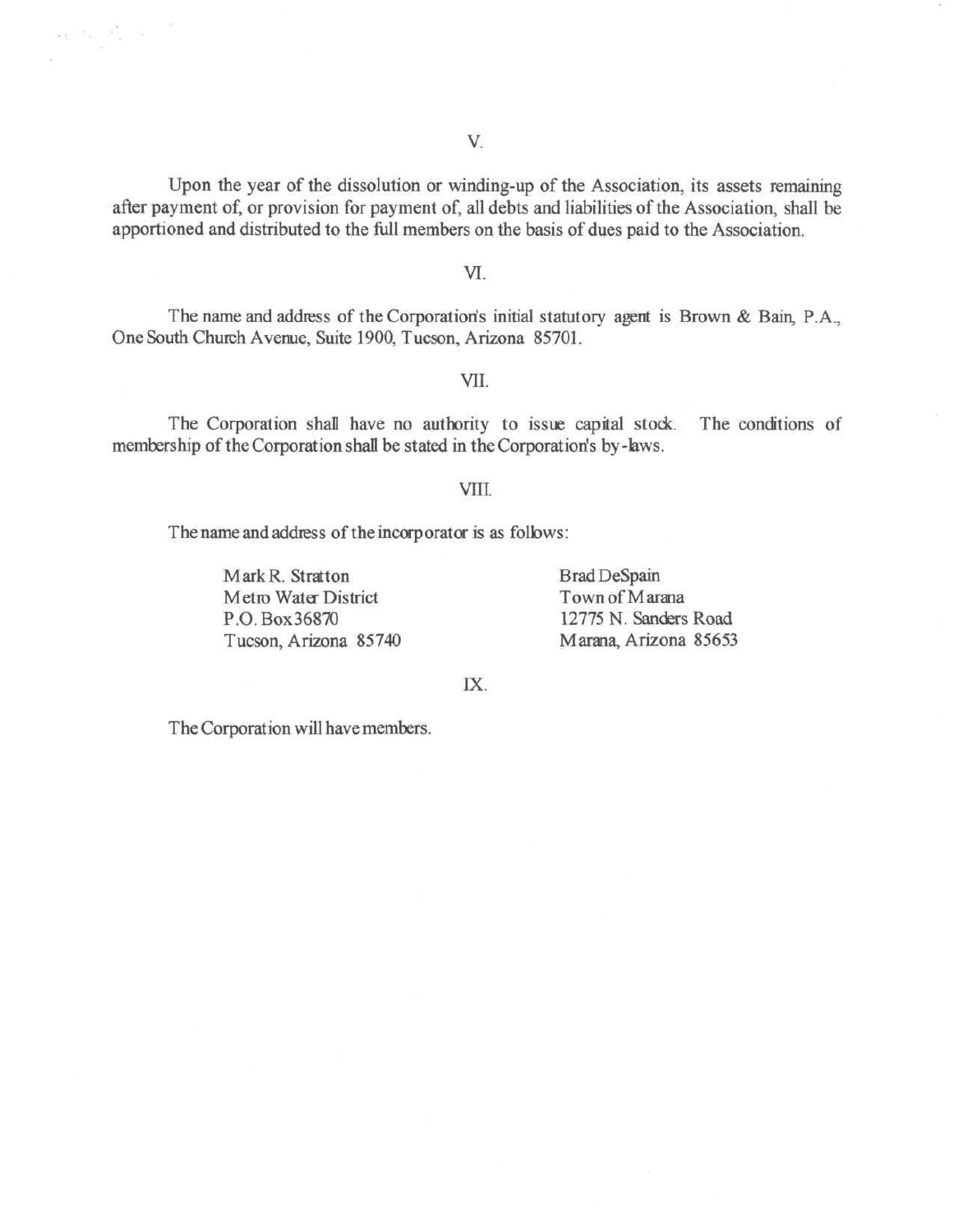The initial Board of Directors shall be comprised of nine (9) directors, identified below, who will serve as directors until the first annual meeting of the directors or until their successors are elected and qualified:

George Brinsko Chuck Sweet Pima County Wastewater Management Town of Oro Valley 201 N. Stone Ave., 8th Floor 11000 N. La Cañada Drive<br>Tucson. Arizona 85701 0ro Valley. Arizona 85737

 $\label{eq:3.1} \begin{array}{ll} \alpha & \alpha' & \alpha' \\ \alpha & \beta' & \alpha' \end{array}$ 

Robert Condit Ron Wong Cortaro-Marana Irrigation District BKW Farms 12253 W. Grier Road P.O. Box 186 Marana, Arizona 85653 Marana, Arizona 85653

David Crockett Flowing Wells Irrigation District 3901 N. Fairview Tucson, Arizona 85705

Brad DeSpain Town of Marana Municipal Water Department 12775 N.Sanders Road Marana, Arizona 85653

Alan Forrest Community Water Company of Green Valley P.O. Box 1078 Green Valley, Arizona 85622

Michael R. Lytle Avra Water Co-op 11821 W. Picture Rocks Road Tucson, Arizona 85743

Mark R. Stratton Metropolitan Domestic Water Improvement **District** P.O. Box 38670 Tucson, Arizona 85740

Oro Valley, Arizona 85737